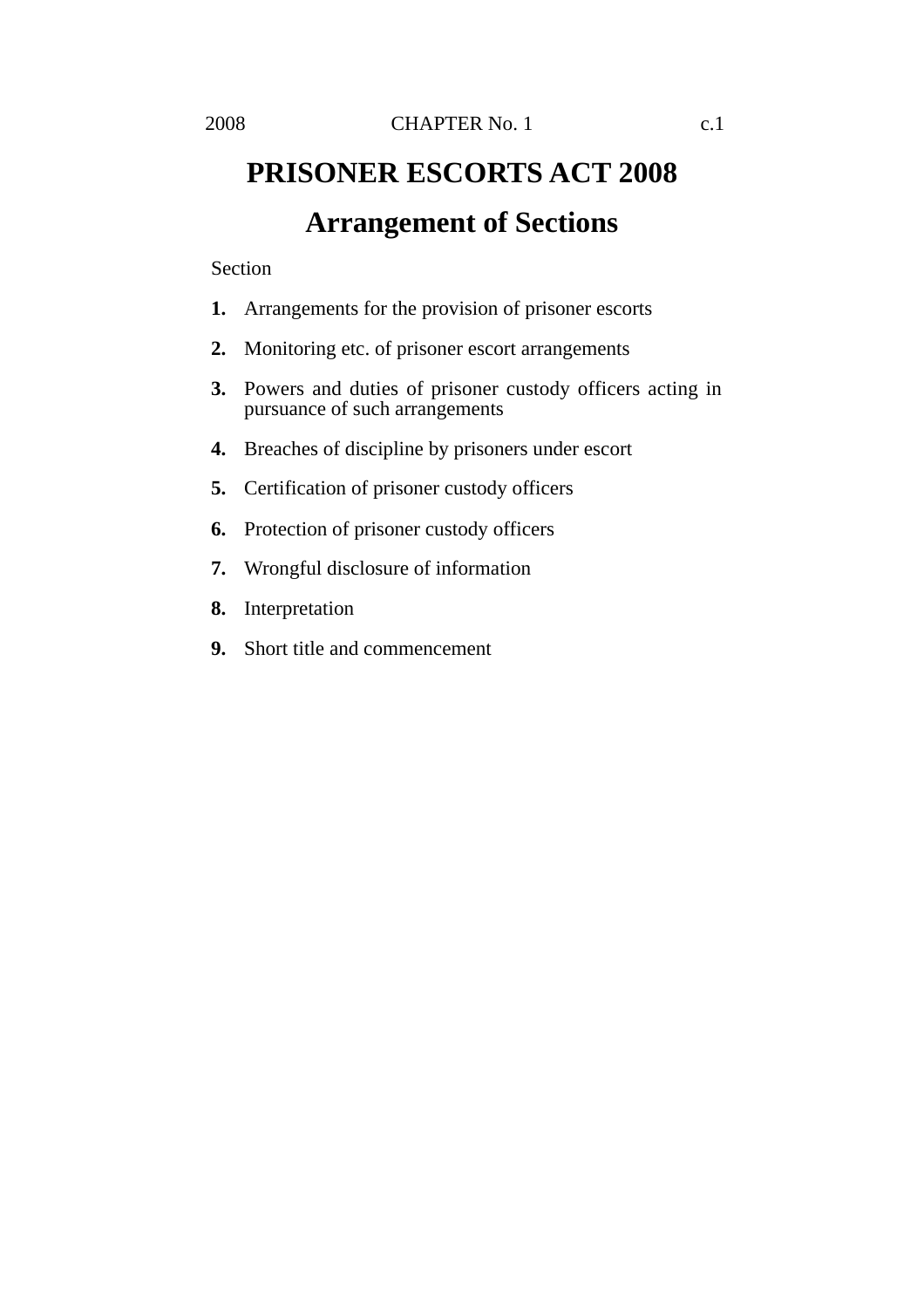

**Jule of Ham Signed in Tynwald: 19th February 2008**<br>**19th February 2008 19th February 2008** Received Royal Assent: 19th February 2008 Announced to Tynwald: 20th February 2008 to Wit

## **AN ACT**

to make new provision relating to prisoner escorts and for connected purposes.

**BE IT ENACTED by the Queen's Most Excellent Majesty, by** and with the advice and consent of the Council and Keys in Tynwald assembled, and by the authority of the same, as follows:—

**1.** (1) The Department of Home Affairs ("the Department") may make arrangements for any of the following functions, namely —

Arrangements for the provision of prisoner escorts

- (a) the delivery of prisoners from one set of relevant premises to another; P1991/53/80
- (b) the custody of prisoners held on the premises of any court (whether or not they would otherwise be in the custody of the court) and their production before the court;
- (c) the custody of prisoners temporarily held in a set of relevant premises in the course of delivery from one set of relevant premises to another; and
- (d) the custody of prisoners while they are outside a set of relevant premises for temporary purposes,

to be performed in such cases as may be determined by or under the arrangements by prisoner custody officers who are authorised to perform such functions.

(2) For the purposes of paragraphs (a) and (c) of subsection (1), one (but not both or all) of the sets of premises mentioned may be situated in a part of the British Islands outside the Island.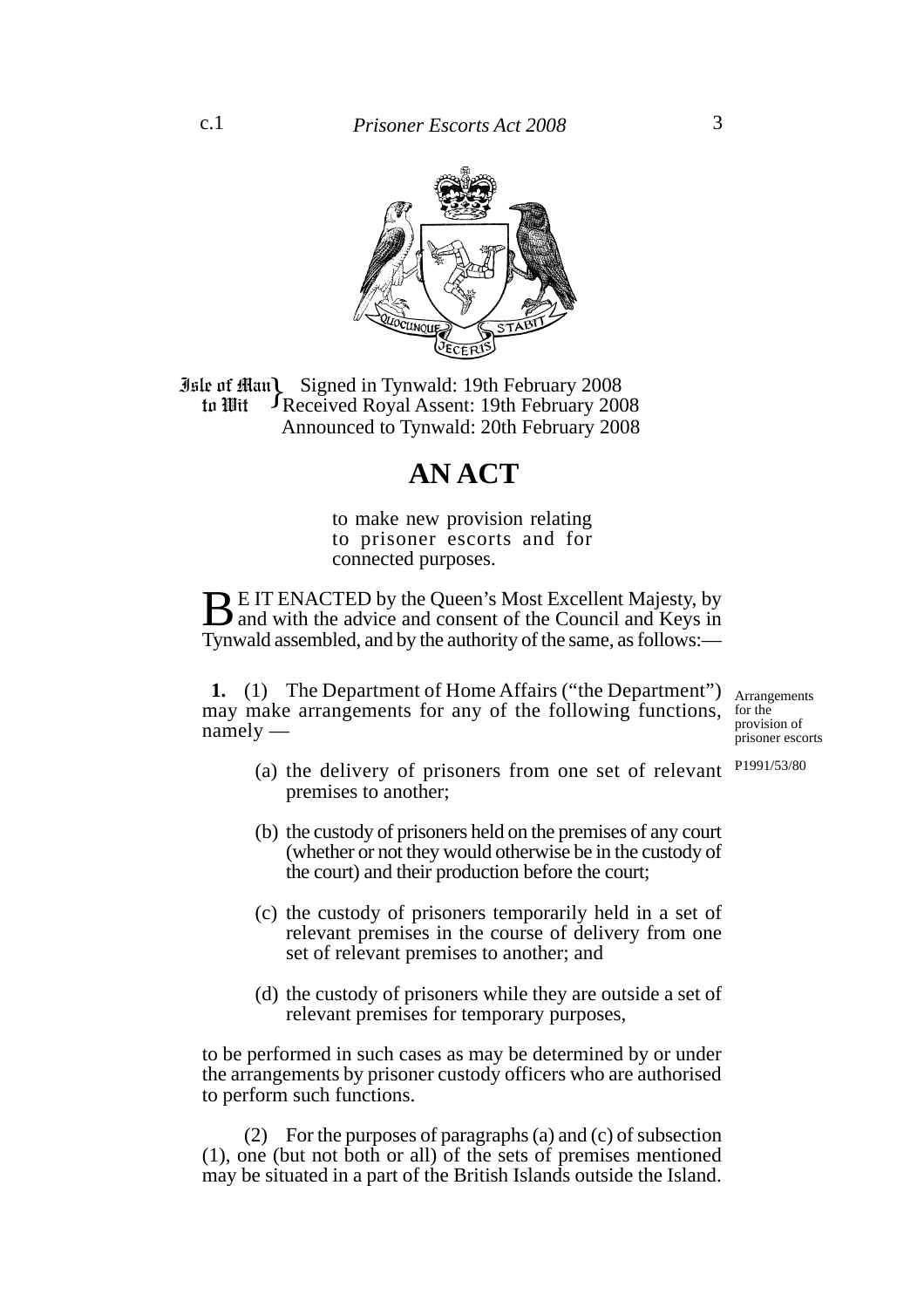- (3) In subsection (1) "relevant premises" means
	- (a) a court, prison, police station, hospital or other premises which are designated under section 11(2) of the Custody Act 1995;
	- (b) in the case of premises which—
		- (i) are situated in a part of the British Islands outside the Island; and
		- (ii) relate to a function specified in paragraphs (a) or (c) of subsection (1),

premises which the Department considers it would have designated under section 11(2) of the Custody Act 1995 had those premises been situated in the Island.

(4) Arrangements made by the Department under this section ("prisoner escort arrangements") may include entering into contracts with other persons for the provision by them of prisoner custody officers.

(5) Any person who, under a warrant or a hospital order or remand, is responsible for the performance of any function mentioned in subsection (1) shall be deemed to have complied with the warrant, order or remand if that person does all that is reasonable to secure that the function is performed by a prisoner custody officer acting in pursuance of prisoner escort arrangements.

- $(6)$  In this section —
- "hospital" has the same meaning as in the Mental Health Act 1998;
- "hospital order" has the same meaning as in that Act and includes an interim hospital order;
- "hospital remand" means a remand of a person to hospital under paragraph 1 of Schedule  $2A$  to the Summary Jurisdiction Act 1989 or Schedule 1A to the Criminal Jurisdiction Act 1993;
- "warrant" means a warrant or direction under section 53, 54, 57 or 82 of the Mental Health Act 1998 or under section 54C(3)(a) of the Criminal Jurisdiction Act 1993.

| Monitoring<br>etc. of<br>prisoner<br>escort |  | 2. (1) The Independent Monitoring Board shall — |
|---------------------------------------------|--|-------------------------------------------------|
|                                             |  |                                                 |
| arrangements                                |  |                                                 |

 $[c.1]$ 

 $[c.3]$ 

 $[c.15]$ [c.9]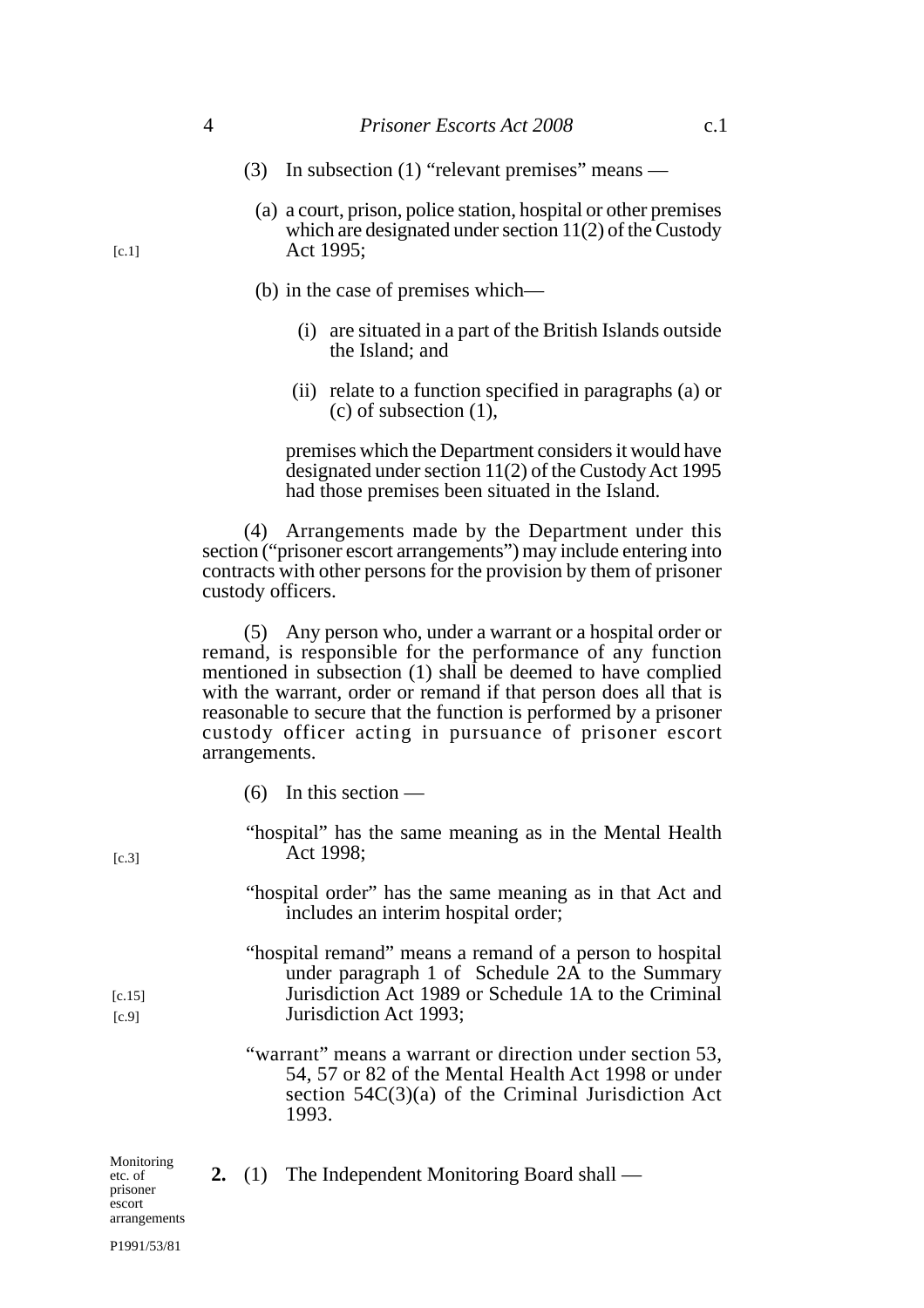- (a) keep prisoner escort arrangements under review and report on them to the Department; and
- (b) inspect the conditions in which prisoners are transported or held in pursuance of such arrangements and make recommendations to the Department.

(2) It shall also be the duty of the Independent Monitoring Board to investigate and report to the Department on —

- (a) any allegations made against prisoner custody officers acting in pursuance of prisoner escort arrangements; and
- (b) any alleged breaches of discipline on the part of prisoners for whose delivery or custody such officers so acting are responsible.

(3) Any expenses incurred by the Independent Monitoring Board and its members may be defrayed by the Department to such extent as it may with the approval of the Treasury determine.

(4) In this section "Independent Monitoring Board" has the same meaning as in sections 17 and 18 of the Custody Act 1995.  $_{[c.1]}$ 

**3.** (1) A prisoner custody officer acting in pursuance of Powers and prisoner escort arrangements shall have the following powers, namely —

of the arrangements; and

duties of prisoner custody officers acting in pursuance of such arrangements

P1991/53/82

(b) to search any other person who is in or is seeking to enter any place where any such prisoner is or is to be held, and any article in the possession of such a person.

(a) to search in accordance with rules made by the Department any prisoner for whose delivery or custody the prisoner custody officer is responsible in pursuance

(2) The powers conferred by subsection (1)(b) to search a person shall not be construed as authorising a prisoner custody officer to require a person to remove any of that person's clothing other than an outer coat, jacket or gloves.

(3) A prisoner custody officer shall have the following duties as respects prisoners for whose delivery or custody the prisoner custody officer is responsible in pursuance of prisoner escort arrangements, namely —

(a) to prevent their escape from lawful custody;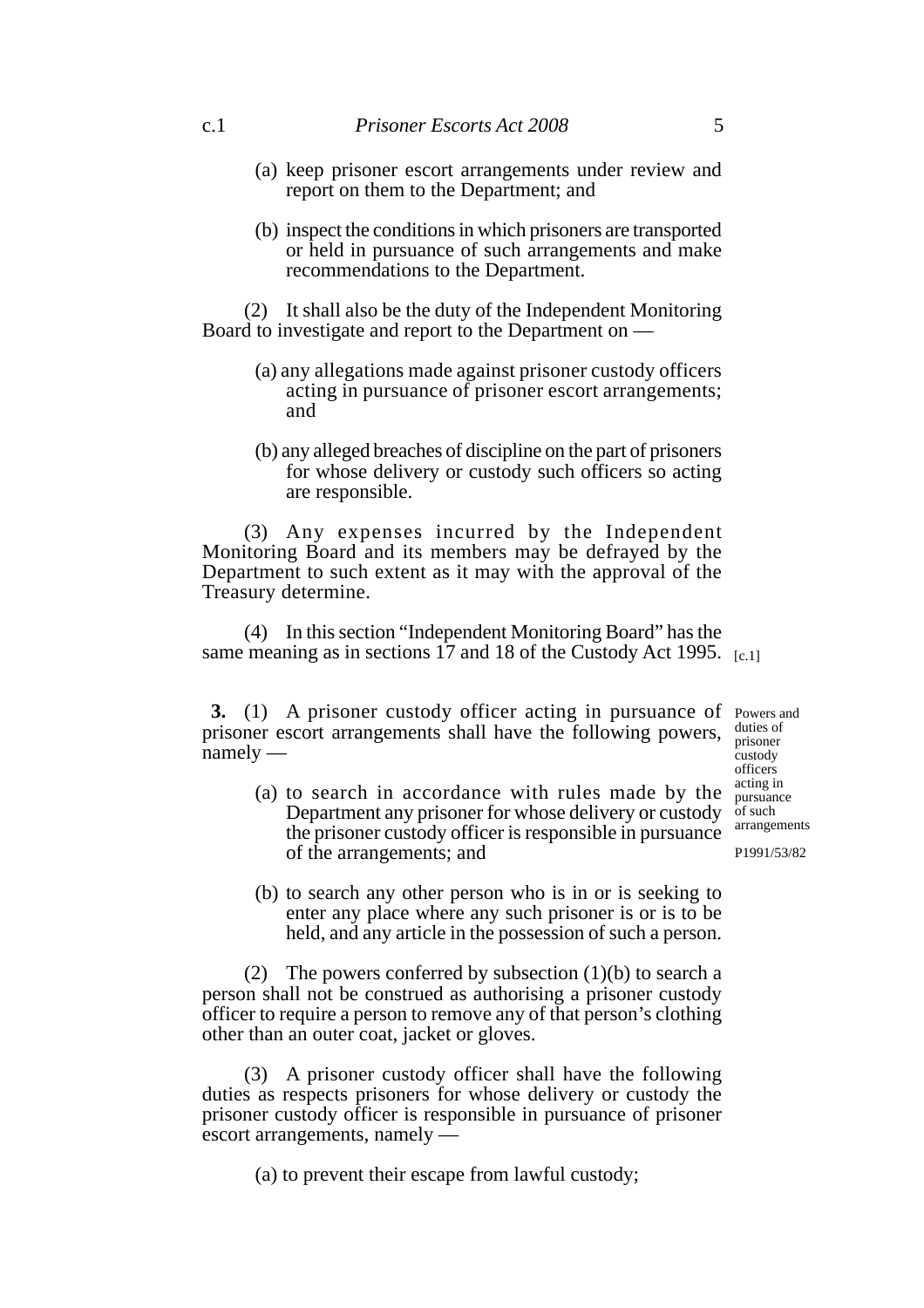- (b) to prevent, or detect and report on, the commission or attempted commission by them of other unlawful acts;
- (c) to ensure good order and discipline on their part;
- (d) to attend to their wellbeing; and
- (e) to give effect to any directions as to their treatment which are given by a court,

and the Department may make rules with respect to the performance by prisoner custody officers of their duty under paragraph (d).

(4) Where a prisoner custody officer acting in pursuance of prisoner escort arrangements is on any premises in which a court is sitting, it shall be the duty of that officer to give effect to any order of that court —

- (a) in the case of the Court of General Gaol Delivery, to search the prisoner; or
- (b) in the case of a court of summary jurisdiction, under section 99 of the Summary Jurisdiction Act 1989 (application of money found on defaulter).

(5) The powers conferred by subsection (1), and the powers arising by virtue of subsections (3) and (4), shall include power to use reasonable force where necessary.

(6) Rules under this section shall be laid before Tynwald.

**4.** (1) This section applies where a prisoner for whose delivery or custody a prisoner custody officer has been responsible in pursuance of prisoner escort arrangements is delivered to a prison. Breaches of discipline by prisoners under escort

P1991/53/83

(2) For the purposes of such custody rules as relate to disciplinary offences, the prisoner shall be deemed to have been in the custody of the governor of the prison at all times during the period for which the prisoner custody officer was so responsible.

(3) In the case of any breach by the prisoner at any time during that period of such custody rules as so relate, a disciplinary charge may be laid against the prisoner by the prisoner custody officer.

(4) Nothing in this section shall enable a prisoner to be punished under custody rules for any act or omission for which the prisoner has already been punished by a court.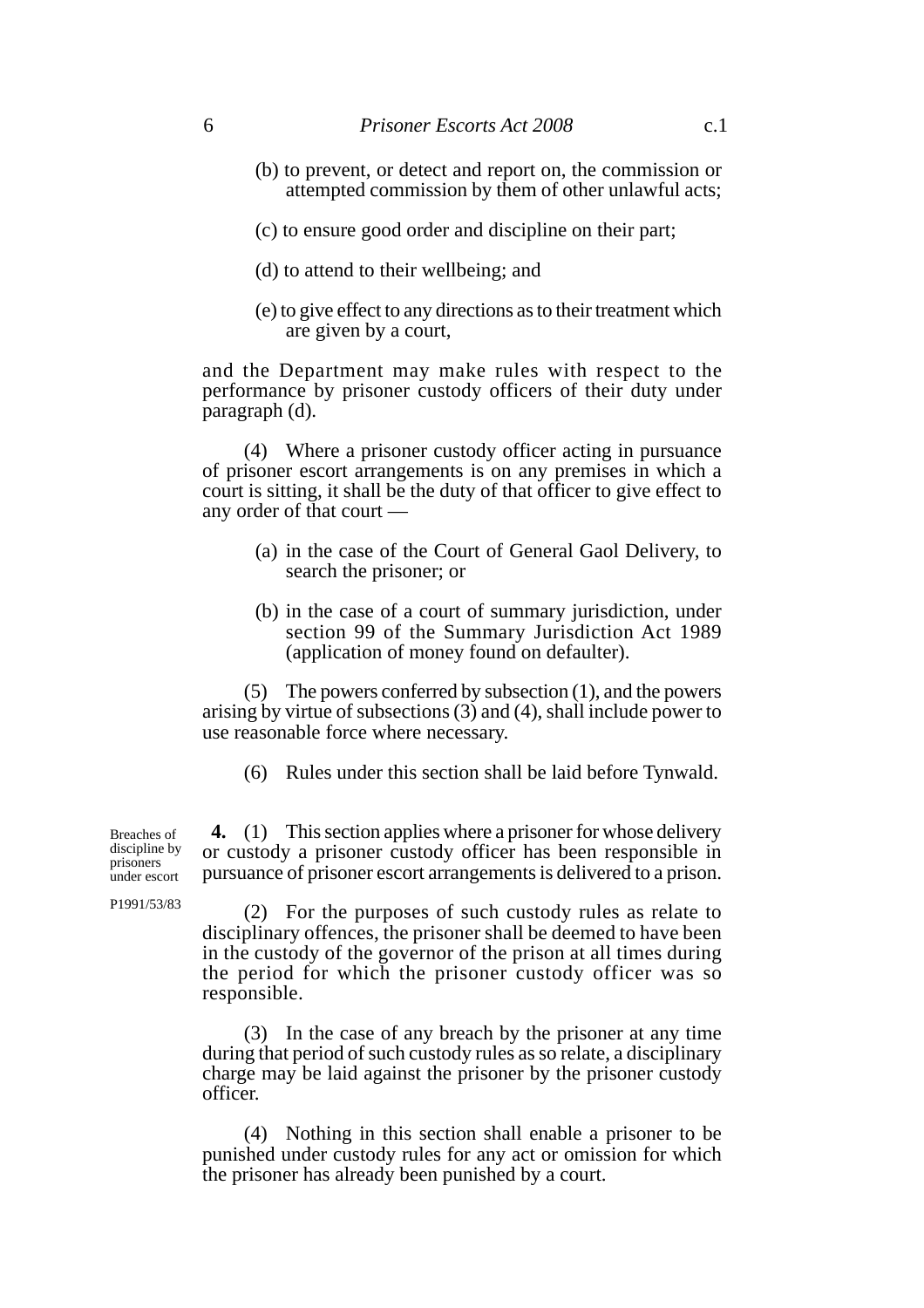**5.** (1) In this Act "prisoner custody officer" means a person Certification in respect of whom a certificate is for the time being in force of prisoner custody

certifying — (a) that the person has been approved by the Department officers P1991/53/89

(b) that the person is accordingly authorised to perform them.

for the purpose of performing escort functions; and

(2) In this section, "escort functions" means the functions specified in section 1.

**6.** (1) Any person who assaults a prisoner custody officer Protection acting in pursuance of prisoner escort arrangements shall be liable on summary conviction to a fine not exceeding  $£5,000$  or to  $\frac{\text{cusbody}}{\text{officers}}$ custody for a term not exceeding 6 months or to both.

(2) Any person who resists or wilfully obstructs a prisoner custody officer acting in pursuance of prisoner escort arrangements shall be liable on summary conviction to a fine not exceeding £1,000.

(3) For the purposes of this section, a prisoner custody officer shall not be regarded as acting in pursuance of prisoner escort arrangements at any time when the officer is not readily identifiable as such an officer (whether by means of a uniform or badge which the officer is wearing or otherwise).

**7.** (1) A person who is or has been employed (whether as a wrongful prisoner custody officer or otherwise) in pursuance of prisoner escort arrangements shall be guilty of an offence if that person discloses, otherwise than in the course of duty or as authorised P1991/53/91 by the Department, any information which that person acquired in the course of employment and which relates to a particular prisoner.

(2) A person guilty of an offence under subsection (1) shall be liable —

- (a) on conviction on information, to custody for a term not exceeding 2 years or a fine or both;
- (b) on summary conviction, to custody for a term not exceeding 6 months or a fine not exceeding £5,000 or both.

**8.** In this Act —

P1991/53/90

disclosure of information

Interpretation P1991/53/92